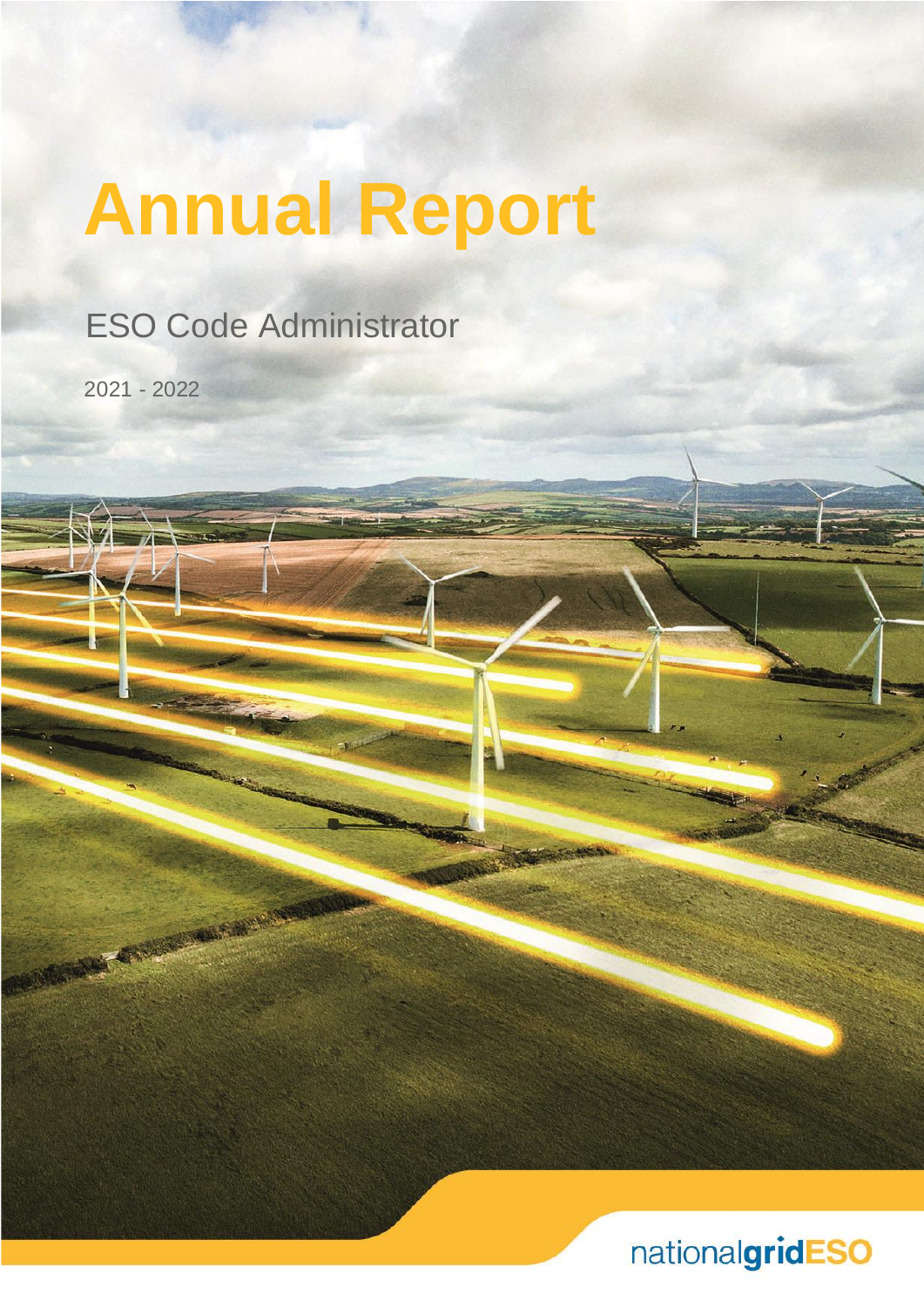### **Annual Report | 2021-2022**

### <span id="page-1-0"></span>**Contents**

| 2020 - 2021 ESO Code Administrator Survey and Delivery of the Forward Plan  10 |  |
|--------------------------------------------------------------------------------|--|
|                                                                                |  |
|                                                                                |  |
|                                                                                |  |
|                                                                                |  |
|                                                                                |  |
|                                                                                |  |
|                                                                                |  |
|                                                                                |  |
|                                                                                |  |
|                                                                                |  |
|                                                                                |  |
|                                                                                |  |
|                                                                                |  |
|                                                                                |  |
|                                                                                |  |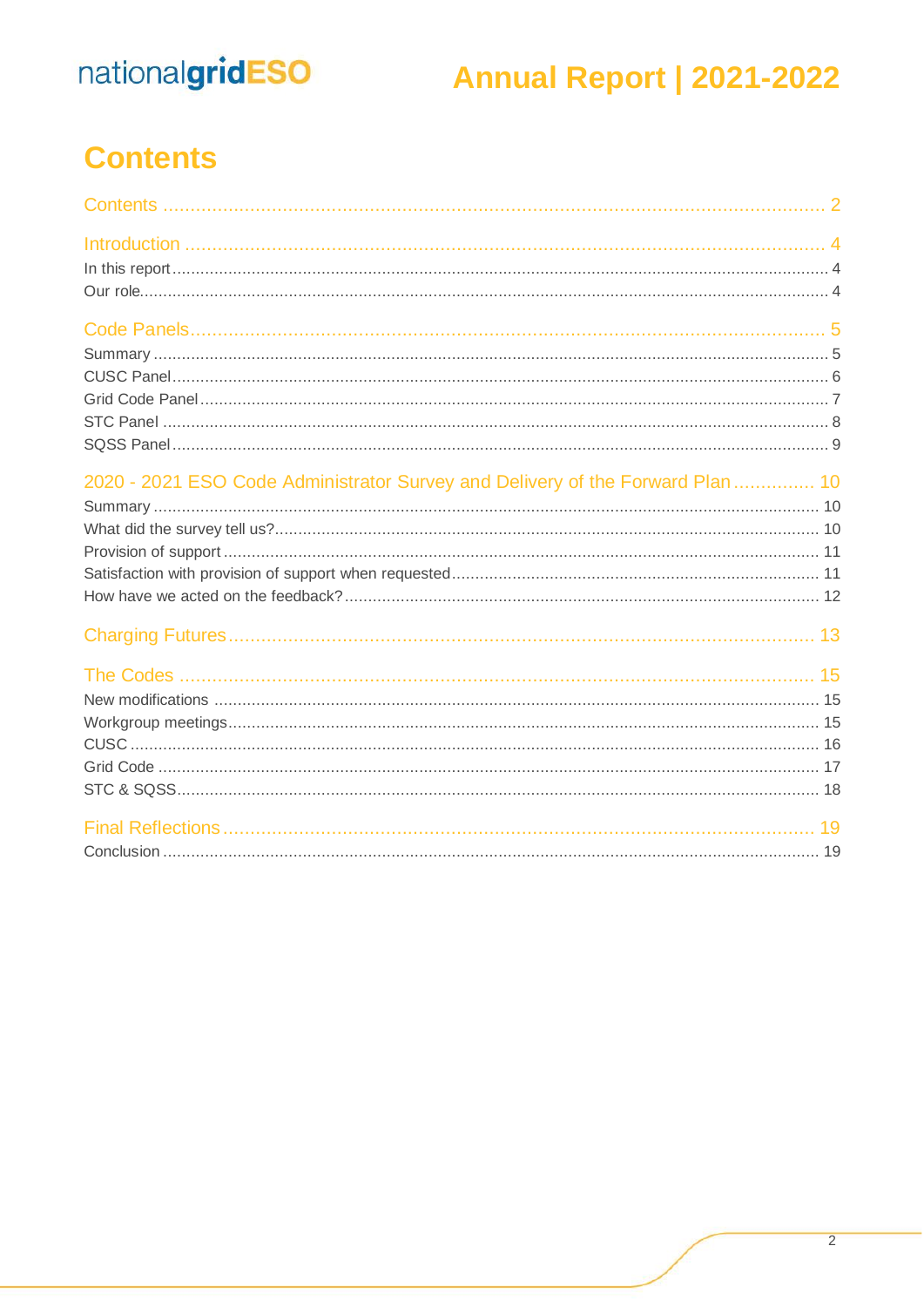### **Annual Report | 2021-2022**

**New Modifications** 



**Workgroup Meetings Held** 

**Consultation Responses** 

**Consultations** 

537 **Charging Futures Podcast Listens** 

**Charging Futures Webinars & Forums** 

12

**Panel & Special Panel Meetings** 

> 217 **Charging Futures Forum Attendees**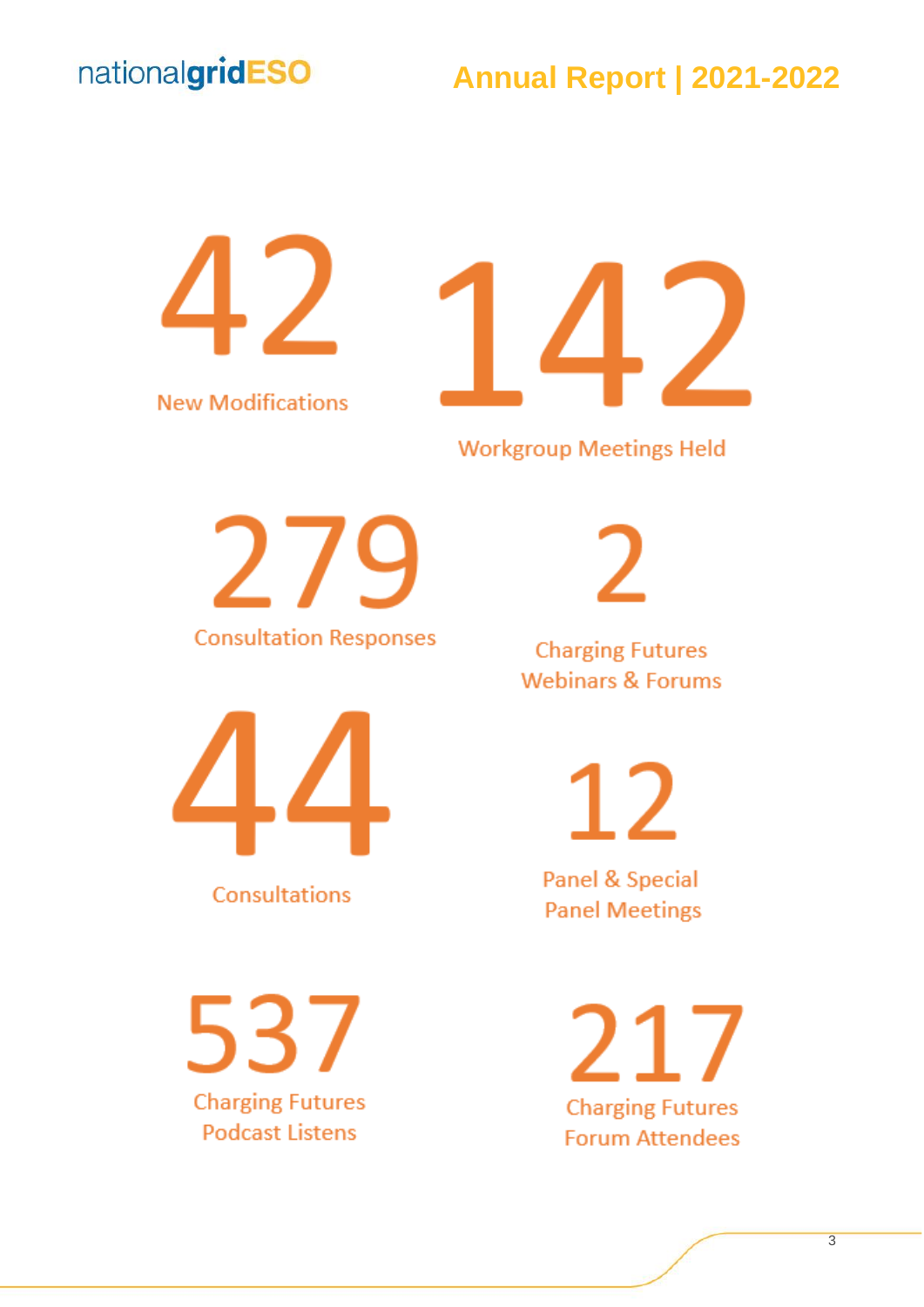### **Annual Report | 2021-2022**

### <span id="page-3-0"></span>**Introduction**

#### <span id="page-3-1"></span>**In this report**

We are keen to continue being transparent about everything that we do and build trust with our stakeholders. With this in mind, we have produced this Annual Report (our third to date) to provide a summary of our results and work in the year 2021-2022.

In this document we share:

- Feedback from our stakeholders: What we did to address the feedback received in the independent survey that we undertook in  $2020<sup>1</sup>$ , and what they are telling us now.
- Key metrics: the number of modifications, panels and associated work outputs this year, as well a summary of our role as Lead Secretariat fo[r Charging Futures.](http://www.chargingfutures.com/)

In addition to this document, we will produce a separate summary document as with previous years, where we set out our focus areas for the coming year based on feedback from our stakeholders. Ofgem and the milestones set out in the ESO RIIO2 Business Plan.

#### <span id="page-3-2"></span>**Our role**

Our role is to be the custodian of our codes and a facilitator of the change process; ensuring consumer benefit is delivered. We work to the principles of ensuring all network users have access to the change process and opportunity to contribute to it. As the ESO Code Administrator, we are responsible for administering the following codes:

- Connection and Use of System Code (CUSC)
- Grid Code (GC)
- System Operator Transmission Owner Code (STC)
- Security & Quality of Supply Standard (SQSS)

Our licensed activities are set out in more detail within the codes themselves. These specific activities include:

- Access to our codes
- Access to all documentation related to the development of each modification
- Support for parties proposing modifications
- Host industry workgroups
- Host regular code panels
- Public consultations on all proposed changes
- Implement approved changes to our codes
- Alerts to industry at every stage of the process

With a huge increase in demand on resource across industry and a significant increase in change across codes, it has been important that we learn lessons from feedback and provide a transparent, fair and simplified process with which to engage.

<sup>&</sup>lt;sup>1</sup> In 2020 we undertook an independent survey as Ofgem's annual Code Administrator Performance Survey was not held due to the COVID-19 pandemic.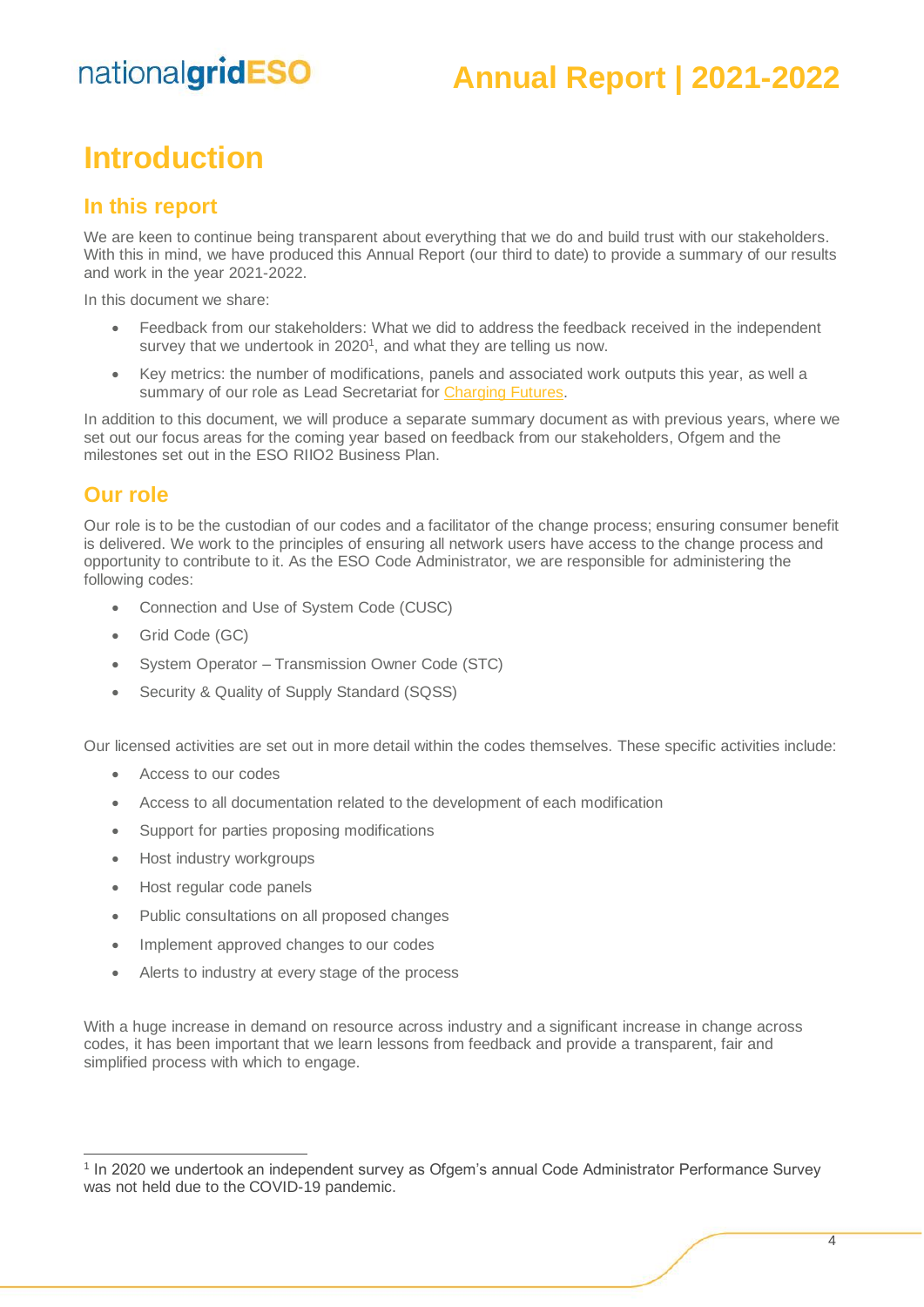### **Annual Report | 2021-2022**

### <span id="page-4-0"></span>**Code Panels**

#### <span id="page-4-1"></span>**Summary**

Across our codes, panels are generally made up of a Panel Chair, a Panel Secretary, a Code Administrator representative, Panel Members, consumer representatives and authority representatives.

Panels meet every month (except for SQSS that meets less frequently) and meet on an ad hoc basis when required. Our Panels serve to;

- Evaluate and administer amendments to the code
- Review any consequences of those amendments
- Administer the code itself
- **Establish joint working arrangements**
- Prioritise modifications

With a high volume of modifications, the ESO Code Administration team have utilised a prioritisation process within Panels to manage Grid Code and CUSC modifications as it became unfeasible to progress them all at the same time. We understood that the whole of industry has limited time and our stakeholders needed to know realistic timescales up front and we therefore built a process for the code panels to prioritise all live modifications.

Our panels and wider stakeholders have welcomed this approach and we feel this provides robust and transparent information for industry. Our aim is to continue to build on this process to provide more detail so that it is clear to see how and why these modifications are prioritised. It has never been so important for us to make a step change in the way that we work.

Our Panels work tirelessly to provide informed input, challenge and recommendations on behalf of industry. We are hugely appreciative of the support they provide and the independence they stand for. In 2021/22 we facilitated 39 Normal Panel meetings and, due to Urgent<sup>2</sup> modifications 12 Special Panel meetings across our codes.

| Code             | <b>Normal Panel</b> | <b>Special Panel</b> | <b>Total</b> |
|------------------|---------------------|----------------------|--------------|
| <b>CUSC</b>      | 12                  | 10                   | 22           |
| <b>Grid Code</b> | $12 \overline{ }$   | 2                    | 14           |
| <b>STC</b>       | 11                  | 0                    | 11           |
| SQSS             | $\overline{4}$      | 0                    | 4            |
| Total            | 39                  | 12                   | 51           |

<sup>2</sup>Urgent modifications are those which are approved by Authority to follow a shorter than standard modification process which is set out in their approval letter.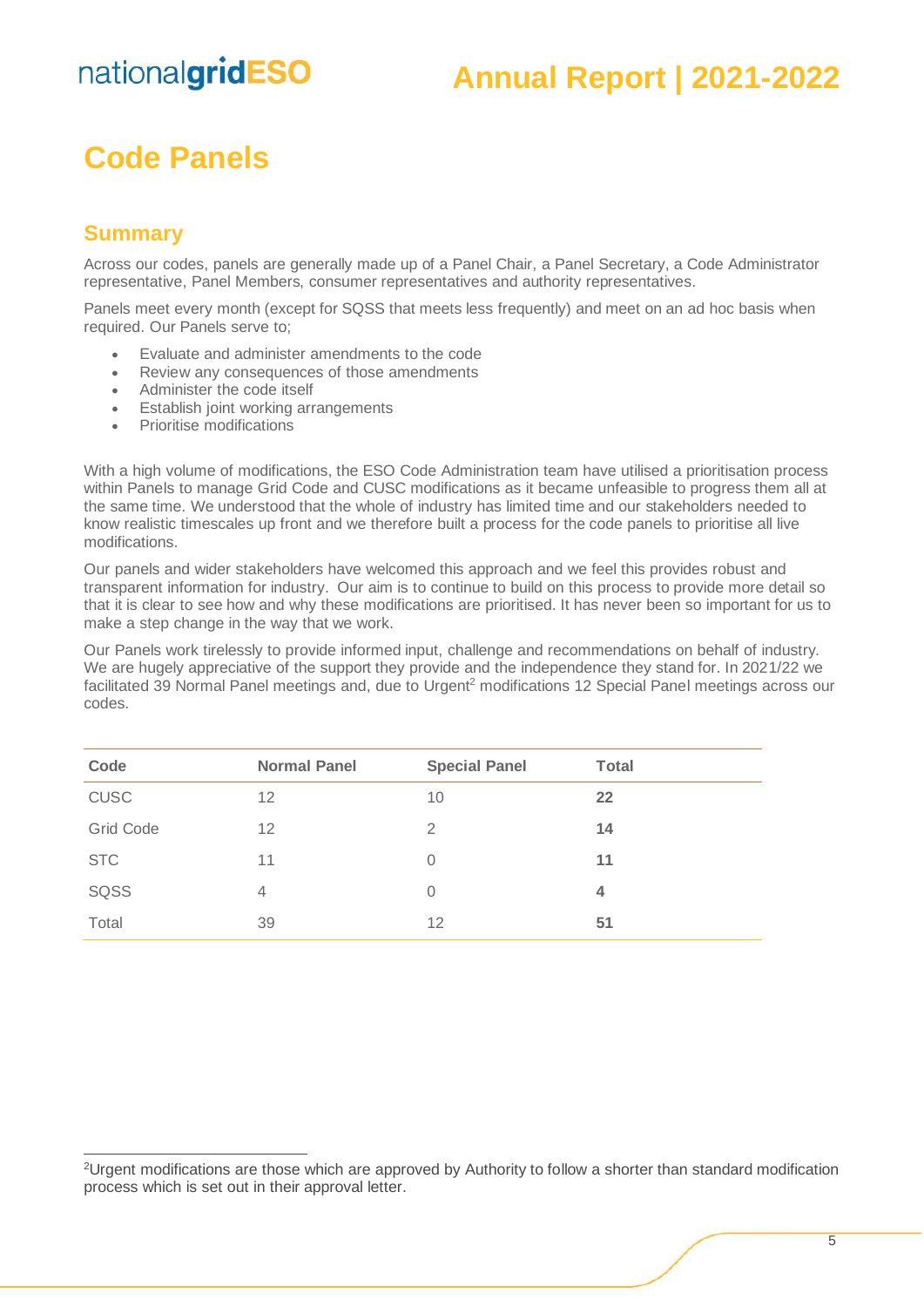### **Annual Report | 2021-2022**

All of those associated with our Panels are listed below. Please note that some members may have changed later in the year:

#### **Code Administrator Panel roles**

| <b>Name</b>       | Role                                                |
|-------------------|-----------------------------------------------------|
| Paul Mullen       | ESO Code Administrator Representative for CUSC      |
| Ren Walker        | <b>CUSC Panel Secretary</b>                         |
| Jennifer Groome   | ESO Code Administrator Representative for Grid Code |
| Banke John-Okwesa | <b>Grid Code Panel Secretary</b>                    |
| Sally Musaka      | <b>STC Panel Chair</b>                              |
| Rashpal Gata-Aura | <b>STC Panel Secretary</b>                          |
| Jennifer Groome   | <b>SOSS Panel Chair</b>                             |
| Rachel Beaufoy    | <b>SQSS Panel Secretary</b>                         |

#### <span id="page-5-0"></span>**CUSC Panel**

| <b>Name</b>           | Role                                              |
|-----------------------|---------------------------------------------------|
| <b>Trisha McAuley</b> | Independent Panel Chair                           |
| Nadir Hafeez          | <b>Authority Representative</b>                   |
| Andrew Enzor          | Users' Panel Member                               |
| Cem Suleyman          | Users' Panel Member                               |
| Jeremy Caplin         | ELEXON - Observer (until April 2022)              |
| Nick Rubin            | ELEXON - Observer (from April 2022)               |
| Garth Graham          | Users' Panel Member                               |
| Grace March           | Users' Panel Member                               |
| Andy Pace             | Consumers' Panel Member                           |
| Jennifer Doherty      | National Grid ESO Panel Member (until April 2022) |
| Karen Thompson-Lilley | National Grid ESO Panel Member (from April 2022)  |
| Joseph Dunn           | Users' Panel Member                               |
| Mark Duffield         | Users' Panel Member Alternate                     |
| Paul Jones            | Users' Panel Member                               |
| <b>Binoy Dharsi</b>   | Users' Panel Member                               |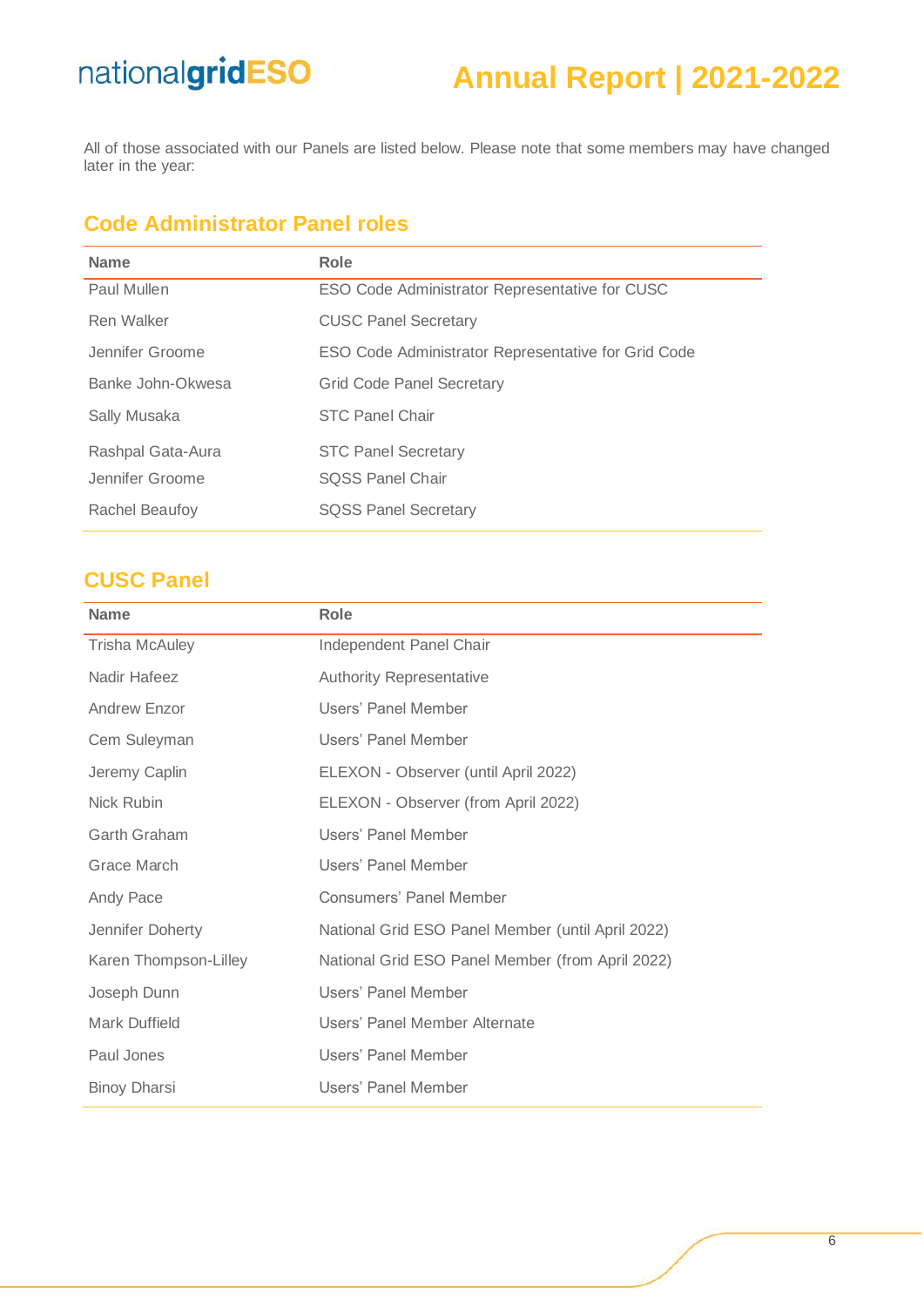### **Annual Report | 2021-2022**

#### <span id="page-6-0"></span>**Grid Code Panel**

| <b>Name</b>           | <b>Role</b>                                                 |
|-----------------------|-------------------------------------------------------------|
| <b>Trisha McAuley</b> | Independent Chair                                           |
| <b>Gurpal Singh</b>   | <b>Authority Representative</b>                             |
| Nadir Hafeez          | Authority Representative (Observer)                         |
| Martin Queen          | <b>Authority Representative Alternate</b>                   |
| Jeremy Caplin         | BSC Representative (until April 2022)                       |
| Nick Rubin            | BSC Representative Alternate (main BSC rep from April 2022) |
| <b>Alastair Frew</b>  | Generator Representative                                    |
| <b>Guy Nicholson</b>  | Generator Representative                                    |
| John Harrower         | <b>Generator Representative</b>                             |
| Sigrid Bolik          | <b>Generator Representative</b>                             |
| Damian Jackman        | Generator Representative Alternate (until April 2022)       |
| Iain Dallas           | Generator Representative Alternate                          |
| Rob Wilson            | National Grid ESO Representative                            |
| Tony Johnson          | National Grid ESO Representative Alternate                  |
| Alan Creighton        | Network Operator Representative                             |
| <b>Steve Cox</b>      | <b>Network Operator Representative</b>                      |
| <b>Graeme Vincent</b> | Network Operator Representative Alternate                   |
| <b>Matthew White</b>  | Network Operator Representative Alternate                   |
| Christopher Smith     | <b>Offshore Transmission Licensee</b>                       |
| <b>Bryan Rhodes</b>   | Offshore Transmission Licensee Alternate                    |
| Roddy Wilson          | <b>Onshore Transmission Licensee</b>                        |
| Ross Kirkwood         | Offshore Transmission Licensee Alternate                    |
| Robert Longden        | <b>Supplier Representative</b>                              |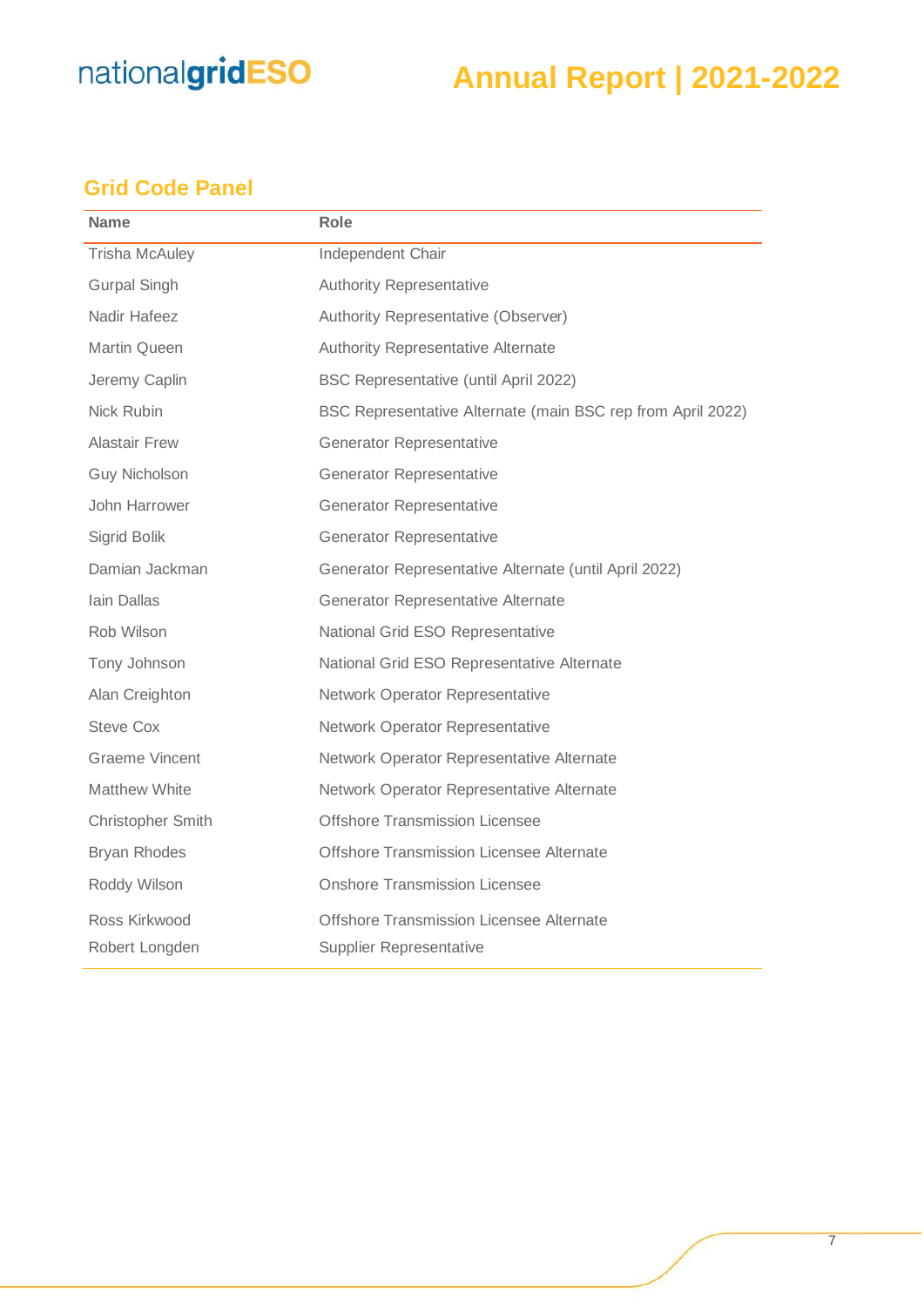### **Annual Report | 2021-2022**

#### <span id="page-7-0"></span>**STC Panel**

| <b>Name</b>             | Role                                                |
|-------------------------|-----------------------------------------------------|
| Sally Musaka            | National Grid ESO Panel Chair                       |
| Jonathan Coe            | Authority Representative (until April 2022)         |
| Nadir Hafeez            | Authority Representative (from April 2022)          |
| Rob Wilson              | National Grid Electricity System Operator           |
| <b>Terry Baldwin</b>    | National Grid Electricity System Operator Alternate |
| Nicola Bruce            | <b>National Grid Electricity System Operator</b>    |
| Keith Jones             | National Grid Electricity System Operator Alternate |
| <b>Richard Woodward</b> | <b>National Grid Electricity Transmission</b>       |
| <b>lan Bottomer</b>     | <b>National Grid Electricity Transmission</b>       |
| Adam Brown              | National Grid Electricity Transmission Alternate    |
| Mike Lee                | <b>Offshore Transmission Owner Representative</b>   |
| <b>Joel Matthews</b>    | <b>Offshore Transmission Owner Representative</b>   |
| <b>Neil Sandison</b>    | Scottish Hydro Electric Transmission plc.           |
| Alan Inman              | Scottish Hydro Electric Transmission plc. Alternate |
| Neil Bennett            | Scottish Hydro Electric Transmission plc.           |
| Michelle MacDonald      | Scottish Hydro Electric Transmission plc. Alternate |
| Milorad Dobrijevic      | Scottish Power Transmission plc.                    |
| <b>Gareth Hislop</b>    | Scottish Power Transmission plc.                    |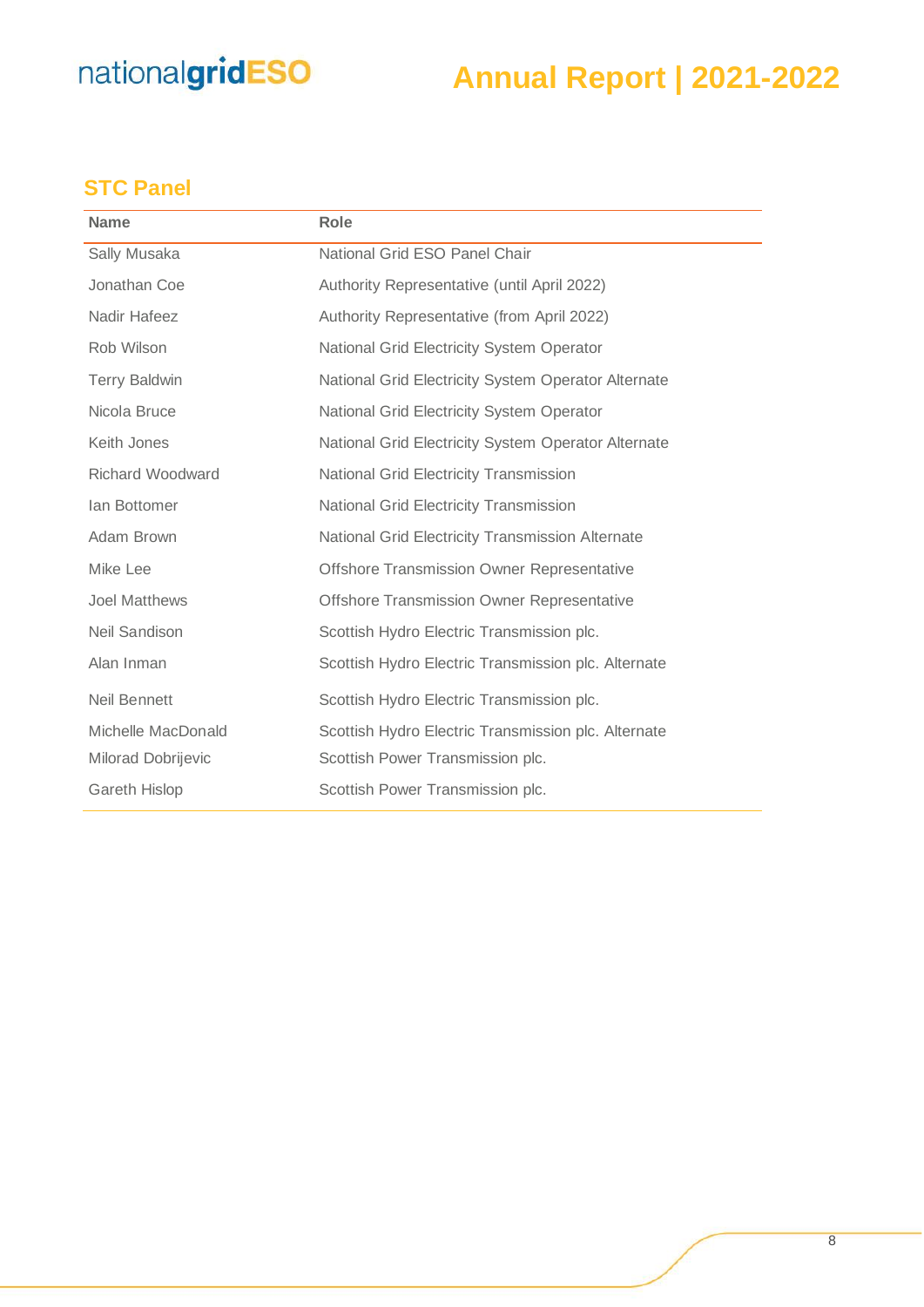### **Annual Report | 2021-2022**

#### <span id="page-8-0"></span>**SQSS Panel**

| <b>Name</b>          | <b>Role</b>                                          |
|----------------------|------------------------------------------------------|
| Jennifer Groome      | National Grid ESO Panel Chair                        |
| <b>Gurpal Singh</b>  | <b>Authority Representative</b>                      |
| Alan Creighton       | Distribution Network Operator Representative         |
| Simon Lord           | <b>Generator Representative</b>                      |
| <b>Bieshoy Awad</b>  | National Grid Electricity System Operator            |
| Robert Wilson        | National Grid Electricity System Operator            |
| Antony Johnson       | National Grid Electricity System Operator Alternate  |
| Xiaoyao Zhou         | National Grid Electricity System Operator Alternate  |
| Le Fu                | <b>National Grid Electricity Transmission</b>        |
| Mark Perry           | <b>National Grid Electricity Transmission</b>        |
| David Lyon           | Offshore Transmission Owner Representative           |
| Mike Lee             | Offshore Transmission Owner Representative           |
| John Sinclair        | Offshore Transmission Owner Representative Alternate |
| Roddy Wilson         | Scottish Hydro Electric Transmission plc.            |
| <b>Bless Kuri</b>    | Scottish Hydro Electric Transmission plc.            |
| <b>Cornel Brozio</b> | Scottish Power Transmission plc.                     |
| Diyar Kadar          | Scottish Power Transmission plc.                     |
|                      |                                                      |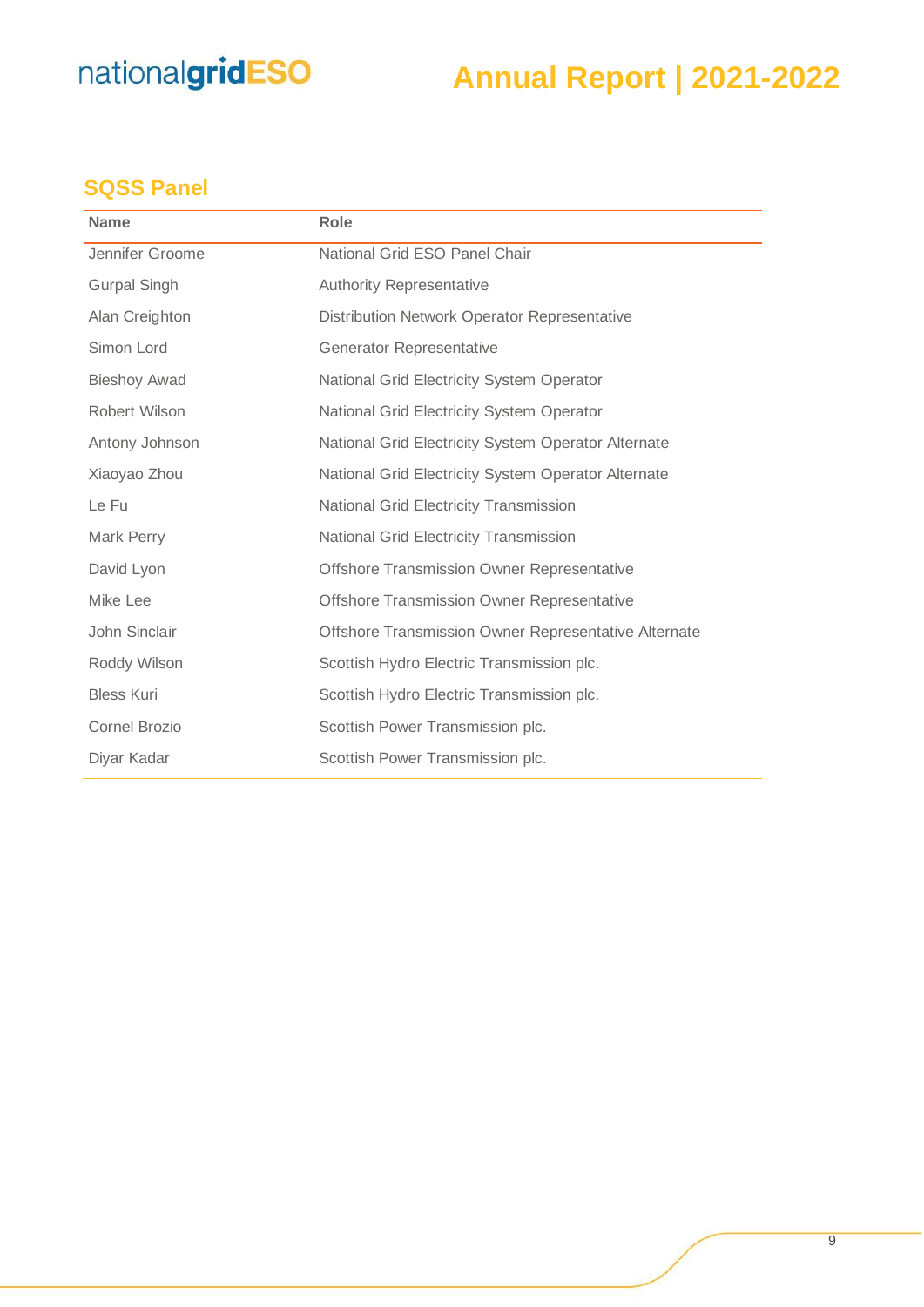### **Annual Report | 2021-2022**

#### <span id="page-9-0"></span>**2020 - 2021 ESO Code Administrator Survey and Delivery of the Forward Plan**

#### <span id="page-9-1"></span>**Summary**

As part of its 2016 Code Governance Review Final Proposals, it was concluded that Ofgem should commission a standardised cross-code study to monitor and assess the performance of Code Administrators. The survey helps to provide an understanding of industry trends and performance from all the code administrators, across the ten energy industry codes.

In 2021 we made considerable improvements to our service as Code Administrator, to address what our stakeholders told us they expected from us. In 2020 and 2021 we addressed feedback by refining it into key deliverables to focus our improvement activity. We have been communicating progress on these deliverables regularly to our stakeholders since then. As a reminder, our [Deliverables Summary for 2021](https://urldefense.com/v3/__https:/subscribers.nationalgrid.co.uk/t/d-i-akytyud-l-r/__;!!B3hxM_NYsQ!msCyBC1rxPGLxajpfOYm2JbugbWdIiNi3x3JXpW4fyXzeiTg7ftGPNgWzruzTnrj-jltsJ9ertw$) sets out these areas.

We were very proud to see such a positive increase in satisfaction across all three of our Codes since the survey was last held in 2019. The biggest increase in satisfaction was seen on CUSC with an increase of +26 percentage points (+11 for Grid Code and +19 for STC).

#### <span id="page-9-2"></span>**What did the survey tell us?**

We were delighted to see that the perceived improvement in our service has dramatically increased since Ofgem led survey was last conducted in 2019. CUSC and Grid Code were the codes with the most perceived improvements.

Although STC had the lowest perceived improvement, we have achieved the highest ratings yet across the other areas for STC since the research began in 2017. We believe this might be that people were already satisfied with the service provided for STC, but will continue to work on improvements across all of our codes to ensure consistency

Perceived Improvements (2021)



Out of the four wide measures of satisfaction, all of our scores have improved since the 2019 Survey, apart from in one area on STC as mentioned above. A considerable increase in Overall Satisfaction can be seen between 2019 and 2021.



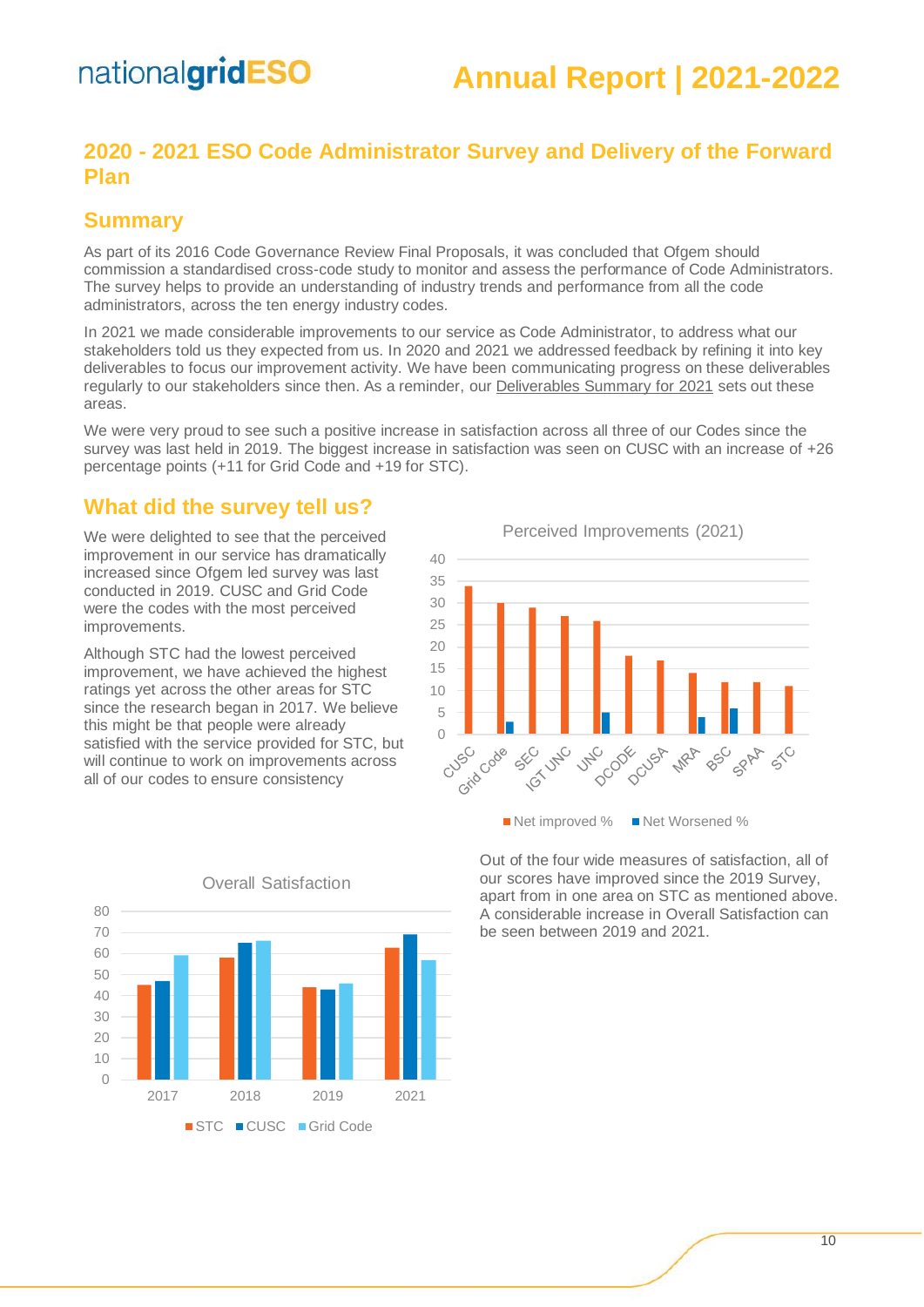### **Annual Report | 2021-2022**

#### <span id="page-10-0"></span>**Provision of support**

The 2021 CACoP Survey results told us that we are one of the top performing Code Administrators in providing support to stakeholders for STC and CUSC. We can see that there is some improvement to be made on Grid Code in this area.



We are particularly proud to see an increase in this area, as the feedback received in 2019, was that we could do more with our role as a critical friend to support modification proposers. We have created a robust process to engage with modification proposers at an early stage and help to guide them through the process. We also offer "Introduction to Code Change" external webinars. These are aimed at new and smaller parties, to help them understand the code change process and how they can get involved.

Introduction to Code change webinar feedback: *"Some of my colleagues do a lot of codes work whereas it is not a central feature of my particular work. So I really valued the overview and learning from the webinar. And wanted to say thanks very much. Great session."*

Feedback from our 2020 independent survey: "*The level of support, responsiveness and professionalism is always high."*

#### <span id="page-10-1"></span>**Satisfaction with provision of support when requested**



There has been a notable increase in satisfaction in this area; +26 percentage points for CUSC and +25 for STC.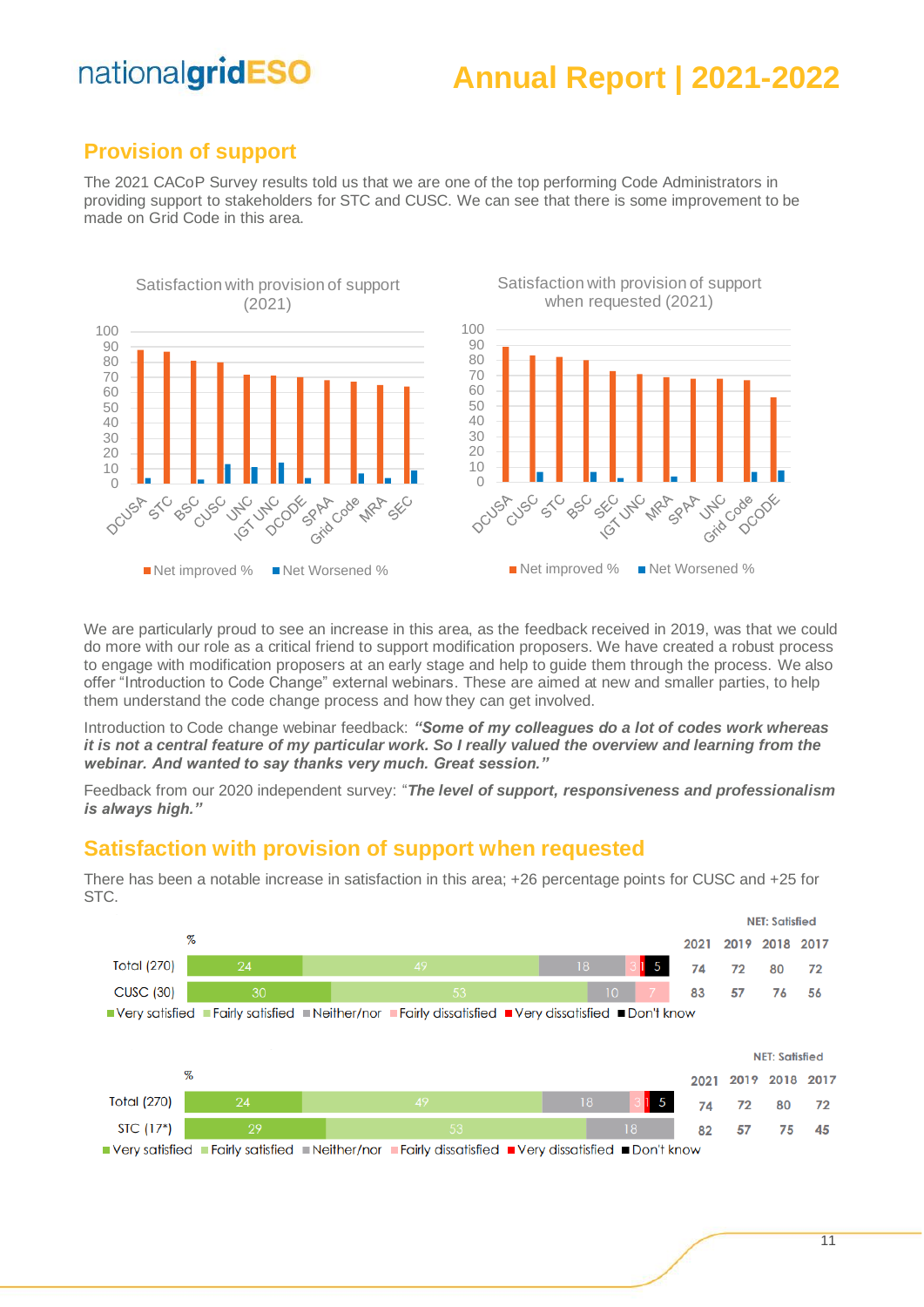### **Annual Report | 2021-2022**

#### <span id="page-11-0"></span>**How have we acted on the feedback?**

We recognise that although the survey shows an improvement in our performance compared to 2019, we are still not one of the best performing Code Administrators. While each Code Administrator is set up differently and we know they cannot be compared like for like, the results of the survey show us where we can strive for continued improvement.

Perceptions of information provision was our lowest scoring area in the survey. To address we have been conducting regular training sessions with our team on how to effectively summarise complex information and write user-friendly reports.

The ease of finding information on our website was a concern. We have improved our calendar function on the website which now enables users to filter consultations and events that interest them by topic area. We have made a conscious effort to ensure all information on our Codes pages is up to date and relevant for website users.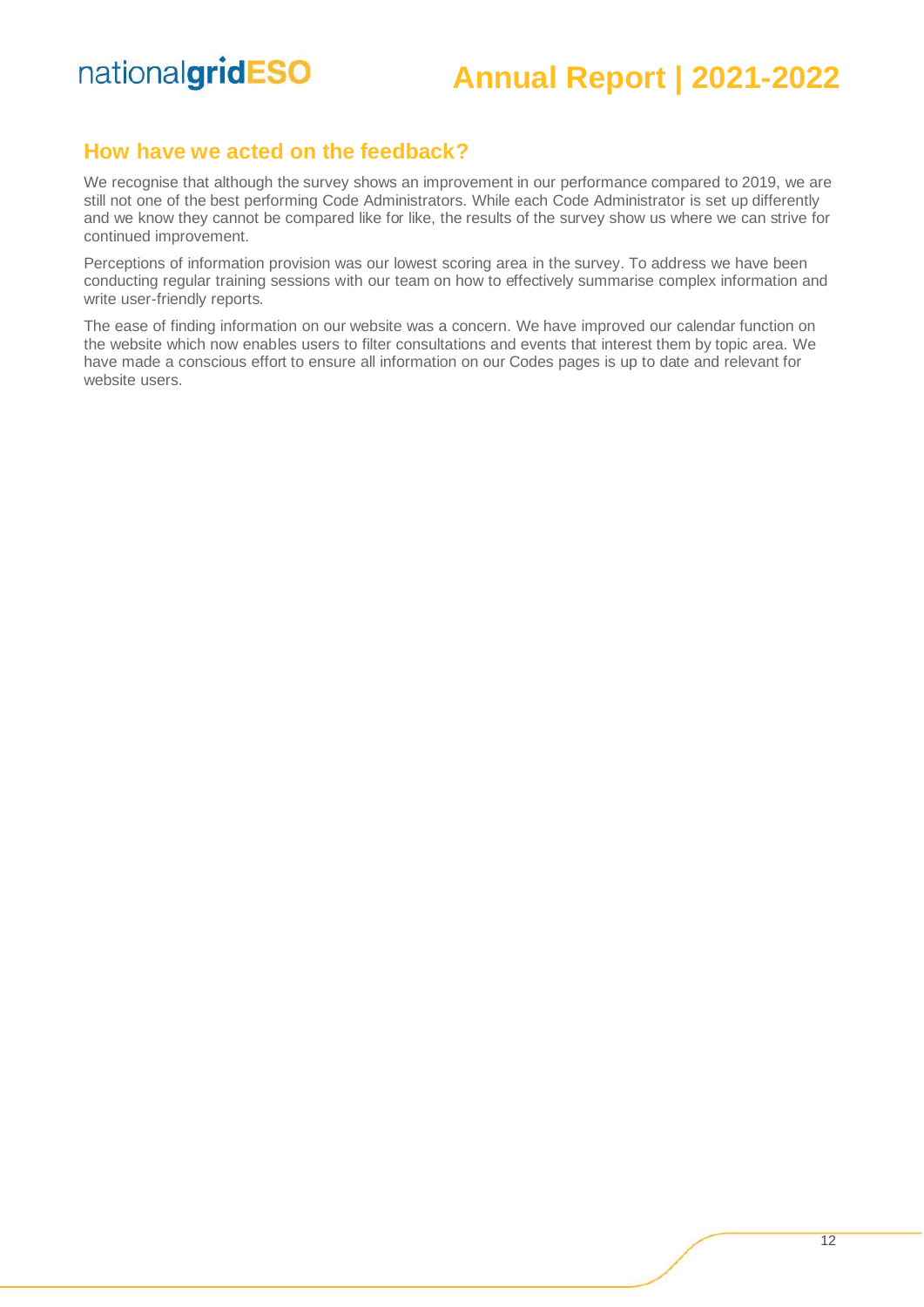### **Annual Report | 2021-2022**

### <span id="page-12-0"></span>**Charging Futures**

Charging Futures was set up for electricity network users to learn, contribute and shape the reform of GB's electricity network access and charging arrangements. It is a programme coordinating significant reform of electricity access and charging arrangements in close collaboration with users of GB's electricity network.

Acting as a bridge between policy, industry initiatives and the industry code governance process, Charging Futures has four key parts: a regular Forum, a Delivery Body, Task Forces and Ofgem as Chair.

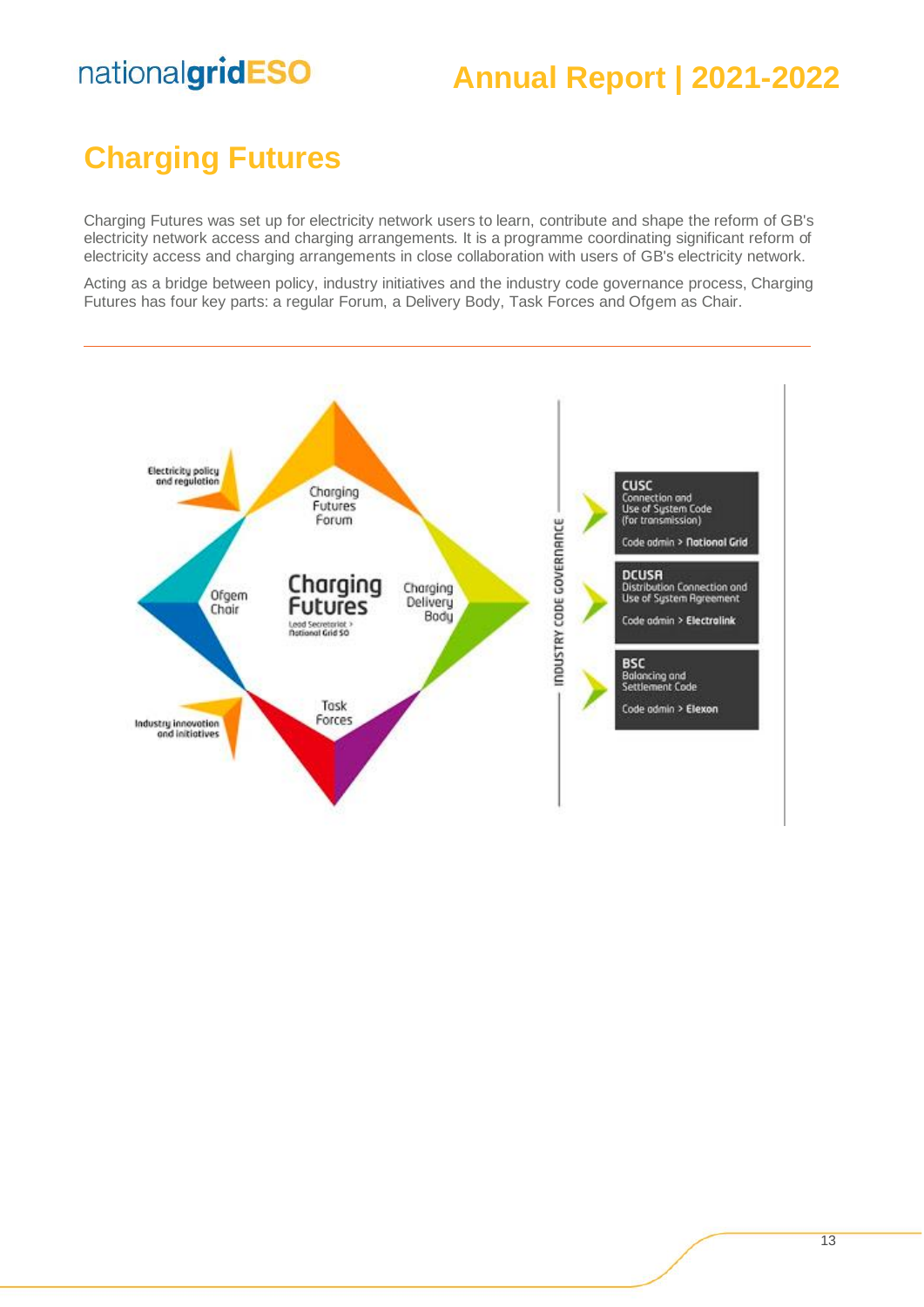### **Annual Report | 2021-2022**

The ESO Code Administrator, acts as the Lead Secretariat for the Charging Futures Forum. The role involves hosting large scale industry Forums with presenters from Ofgem, the ESO and network users. Prior to COVID-19, the ESO Code Administrator would organise around 4 of these forums per year. As noted below, there are always a significant number of attendees and ensuring all parties are well prepared and accommodated for is a significant piece of work for us.

For the period of 21/22 there were two Forums (webinars due to COVID-19):

| <b>Forum Date</b>    | <b>Session</b>                                                             | <b>Attendees</b> |
|----------------------|----------------------------------------------------------------------------|------------------|
| 14 May 2021          | CMP343 - Ofgem consultation on minded-to decision and impact<br>assessment | 61               |
| 22 September<br>2021 | Future Charging and Access Reform                                          | 156              |

We also provide additional materials to aide industry awareness around Charging Futures in the form of podcasts and newsletters. There were 10 newsletters for the period of 21/22 and the below table indicates the podcast information and listener information:

| <b>Podcast</b>                                                        | Date         | <b>Number of plays on Soundcloud</b> |
|-----------------------------------------------------------------------|--------------|--------------------------------------|
| Charging Futures Access and<br>Forward-Looking Charges SCR<br>Podcast | 30 June 2021 | 307                                  |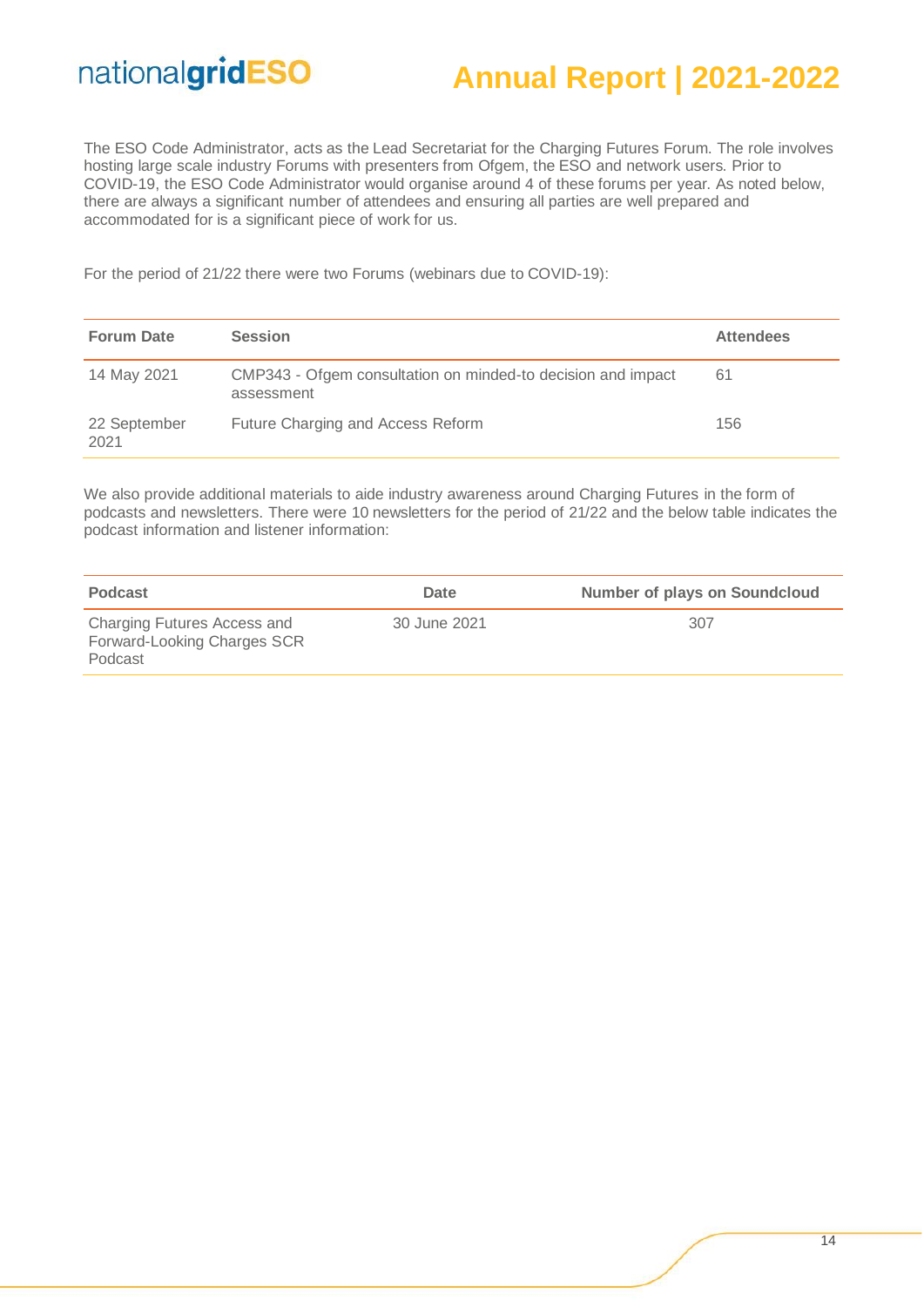### **Annual Report | 2021-2022**

### <span id="page-14-0"></span>**The Codes**

We are seeing increasing numbers of parties in the electricity industry with differing information needs and preferences. As a code administrator, we believe that we can do more to keep people informed of how our frameworks are developing and create opportunities for network users to contribute to their development.

#### <span id="page-14-1"></span>**New modifications**

There is an overall increase in the number of modifications raised since 2015. In 20/21 a number of significant modifications were raised, which were assigned the highest priority by Panels and required Workgroups. This may explain why the number of new modifications decreased in 20/21 only the highest priority modifications were able to progress.



# Modifications raised

#### <span id="page-14-2"></span>**Workgroup meetings**

We have seen an increase in the number of new modifications raised in 21/22. In addition to this, modification Workgroups that had previously been on pause, have reconvened. Pausing modifications had been as a result of the Grid Code Panel prioritisation process, which meant that those modifications that were ranked a higher priority were progressed.

We are progressing the backlog of work which could explain why there is an increased number of Workgroup meetings that have been held. We have listened to feedback received from our stakeholders that told us we should be capable of delivering a higher volume of work. While we cannot progress an infinite number of modifications, we have recruited new members to our team and have been focussed on training and development to enable more productivity and project management of modifications. We look forward to progressing to new and more agile ways of working under new arrangements in the future, under the Energy Code Review consultation.

Note there are fewer Grid Code Workgroup meetings due to their being fewer Grid Code modifications raised.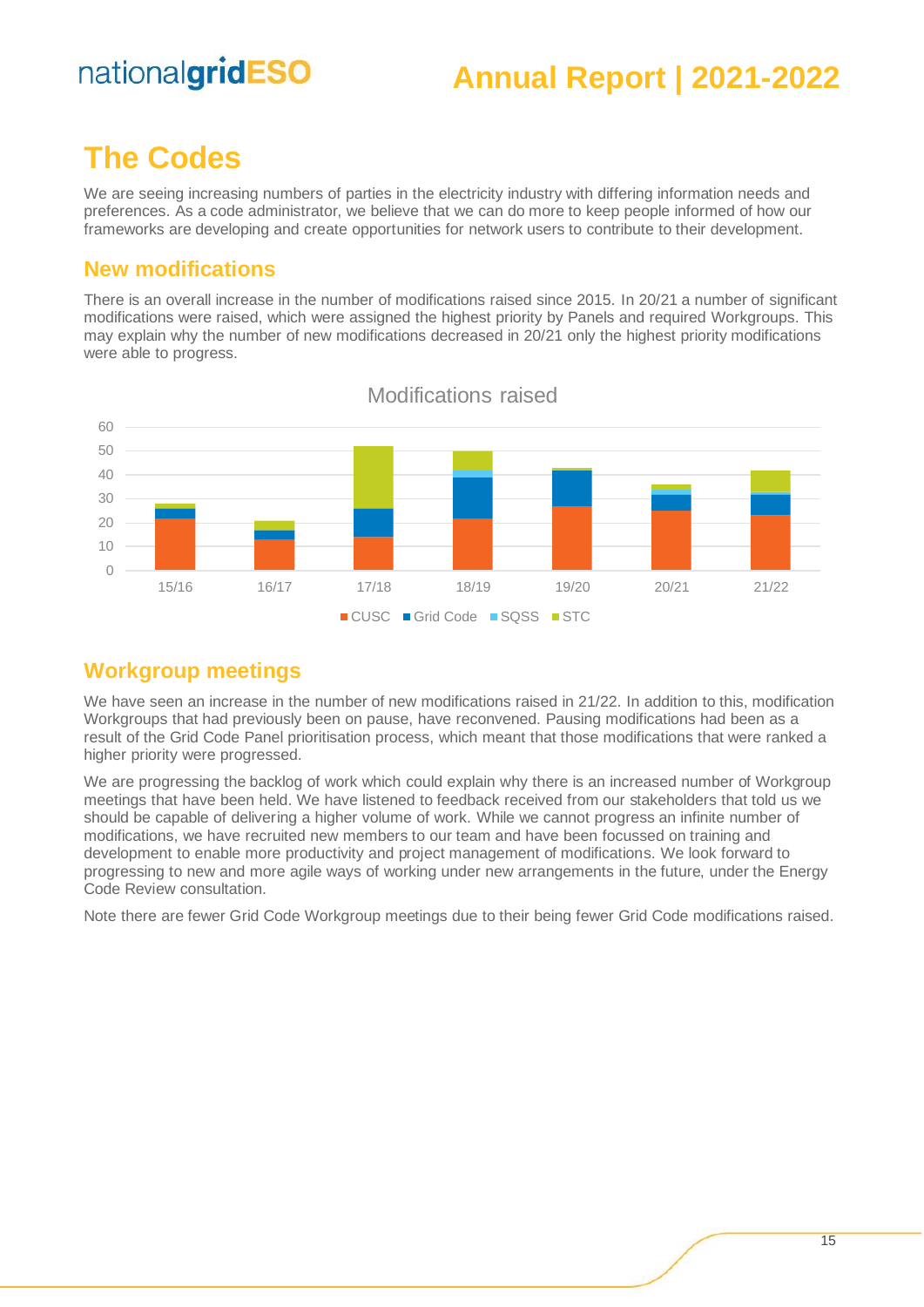### **Annual Report | 2021-2022**



#### <span id="page-15-0"></span>**CUSC**

The Connection and Use of System Code is the contractual framework for connecting to and using the National Electricity Transmission System (NETS).

The table below shows the CUSC activity in 21/22.

|                                                       | Apr-<br>21     | 21             | May- Jun-<br>21 | Jul-<br>21     | 21             | 21             | 21             | 21             | 21             | 22             | 22             | 22             | Aug- Sep- Oct- Nov- Dec- Jan- Feb- Mar- Total |
|-------------------------------------------------------|----------------|----------------|-----------------|----------------|----------------|----------------|----------------|----------------|----------------|----------------|----------------|----------------|-----------------------------------------------|
| <b>New</b><br>modifications                           | 6              | 1              | 1               | $\overline{2}$ | $\overline{2}$ | $\overline{2}$ | $\overline{0}$ | $\overline{2}$ | 1              | 1              | $\overline{2}$ | 3              | 23                                            |
| Workgroup<br>meetings                                 | $\overline{7}$ | 8              | 8               | 10             | 6              | $\overline{7}$ | 6              | 11             | 9              | $\overline{7}$ | 5              | $\overline{7}$ | 91                                            |
| Workgroup<br>consultations<br>launched                | $\overline{2}$ | 1              | 1               | $\mathbf 0$    | $\mathbf{1}$   | $\mathbf{1}$   | $\mathbf 0$    | $\overline{O}$ | $\overline{2}$ | $\mathbf 0$    | $\overline{2}$ | $\mathbf{1}$   | 11                                            |
| Workgroup<br>consultation<br>responses                | 11             | 19             | 8               | 10             | $\sqrt{a}$     | 24             | $\mathbf 0$    | $\overline{O}$ | 17             | 8              | 8              | 3              | 108                                           |
| <b>Code Admin</b><br><b>Consultations</b><br>Launched | $\overline{2}$ | $\overline{4}$ | $\overline{0}$  | $\mathbf{1}$   | $\overline{4}$ | $\mathbf{1}$   | $\mathbf 0$    | $\overline{0}$ | 2              | 3              | 3              | $\overline{0}$ | 20                                            |
| <b>Code Admin</b><br><b>Consultation</b><br>responses | $\Omega$       | 14             | $\overline{7}$  | $\mathbf{1}$   | 15             | 11             | 6              | $\sqrt{a}$     | $\mathbf 0$    | 33             | 11             | $\overline{2}$ | 100                                           |
| Implementations                                       | 19             | $\mathbf 0$    | $\mathbf 0$     | $\mathbf{1}$   | $\mathbf{1}$   | $\mathbf 0$    | $\overline{2}$ | $\overline{O}$ | $\mathbf 0$    | $\mathbf{1}$   | $\overline{0}$ | $\mathbf{1}$   | 25                                            |

There were 23 new CUSC modifications raised for the period of 21-22. This was in comparison to 25 new modifications raised the previous year.

This year there were 91 CUSC workgroup meetings in comparison to 61 from the previous year.

We implemented 25 modifications in comparison to 12 in the previous year.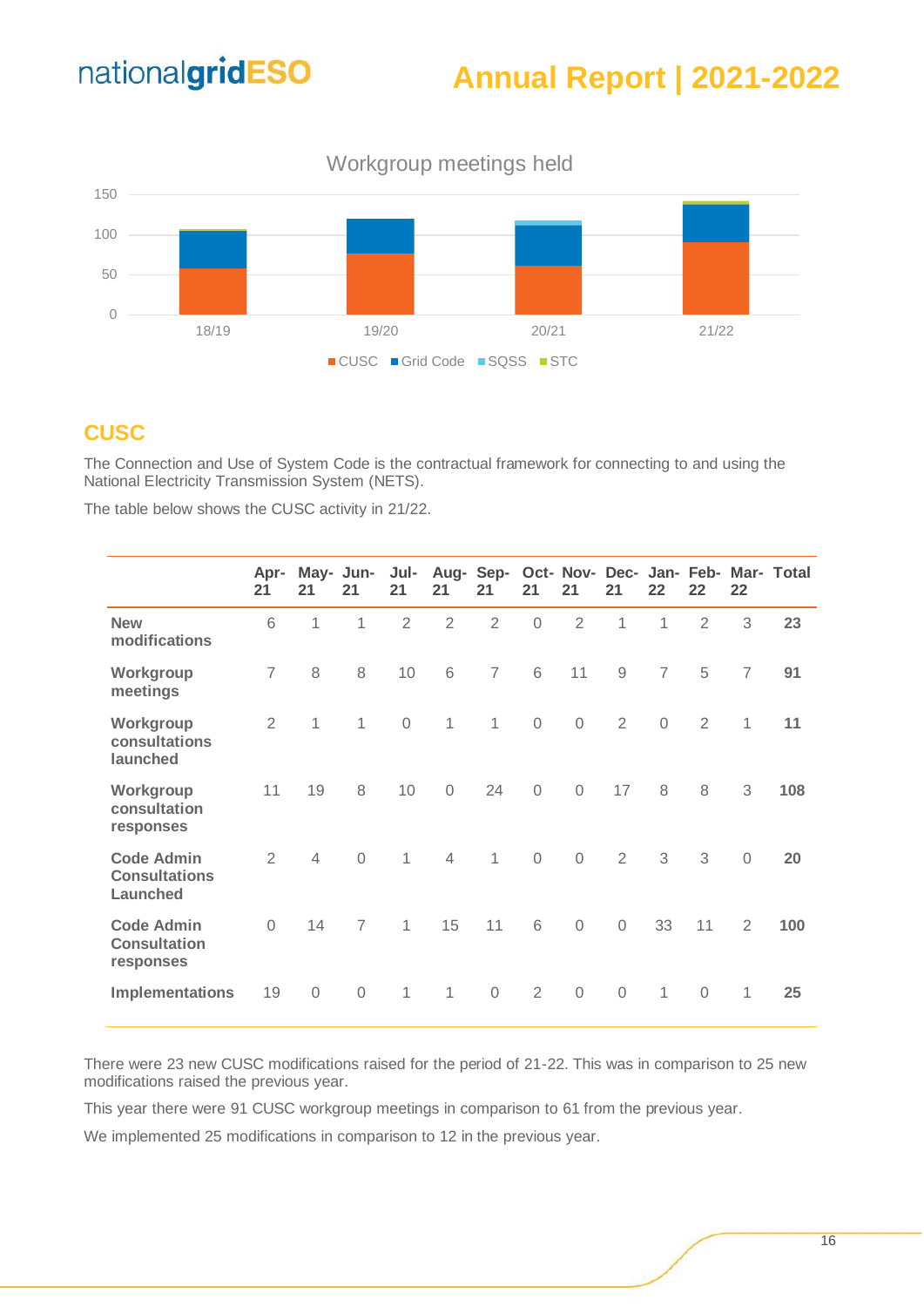#### <span id="page-16-0"></span>**Grid Code**

The Grid Code details the technical requirements for connecting to and using the National Electricity Transmission System (NETS). Compliance with the Grid Code is one of the requirements of the Connection and Use of System Code (CUSC).

| <b>Grid Code</b>                        | Apr-<br>21     | May-<br>21     | Jun-<br>21     | Jul-<br>21   | Aug-<br>21  | Sep-<br>21     | Oct-<br>21     | Nov-<br>21   | Dec-<br>21     | Jan-<br>22   | Feb-<br>22     | Mar-<br>22   | Total          |
|-----------------------------------------|----------------|----------------|----------------|--------------|-------------|----------------|----------------|--------------|----------------|--------------|----------------|--------------|----------------|
| <b>New</b><br>modifications             | $\overline{0}$ | $\mathbf 0$    | $\overline{2}$ | $\mathbf 0$  | 1           | 1              | $\mathbf 0$    | 1            | $\overline{2}$ | $\mathbf 0$  | 1              | 1            | 9              |
| Workgroup<br>meetings                   | 3              | 3              | 3              | 6            | 5           | 3              | 3              | 3            | $\overline{4}$ | 3            | 6              | 6            | 48             |
| Workgroup<br>consultations<br>launched  | $\overline{0}$ | $\mathbf 0$    | $\mathbf 0$    | 1            | $\mathbf 0$ | $\mathbf 0$    | $\mathbf 0$    | $\mathbf 0$  | $\mathbf 0$    | $\mathbf 0$  | $\mathbf 0$    | $\mathbf{1}$ | $\overline{2}$ |
| Workgroup<br>consultation<br>responses  | 17             | $\mathbf 0$    | $\mathbf 0$    | $\mathbf 0$  | 17          | $\mathbf 0$    | $\mathbf 0$    | $\mathbf 0$  | $\mathbf 0$    | $\mathbf 0$  | $\mathbf 0$    | $\mathbf 0$  | 34             |
| Code Admin<br>Consultations<br>Launched | 1              | $\mathbf{1}$   | $\mathbf 0$    | $\mathbf{1}$ | $\mathbf 0$ | $\overline{2}$ | $\mathbf{1}$   | $\sqrt{a}$   | $\mathbf{1}$   | $\mathbf{1}$ | $\mathbf 0$    | $\sqrt{a}$   | 8              |
| Code Admin<br>Consultation<br>responses | $\overline{4}$ | 3              | $\mathbf 0$    | 1            | $\mathbf 0$ | 11             | $\overline{7}$ | $\mathbf{1}$ | $\mathbf{1}$   | $\mathbf 0$  | $\overline{2}$ | $\sqrt{a}$   | 35             |
| Implementations                         | $\overline{0}$ | $\overline{2}$ | $\mathbf 0$    | $\mathbf 0$  | 1           | 1              | 1              | 1            | 1              | $\sqrt{a}$   | 1              | 1            | 9              |

The table below shows the Grid Code activity in 21/22.  $\overline{\phantom{a}}$ 

There were 9 new Grid Code modifications raised for the period of 21-22. This was in comparison to 7 new modifications raised the previous year.

This year there were 48 workgroup meetings held compared to 51 the previous year.

We implemented 9 modifications in comparison to 8 in the previous year.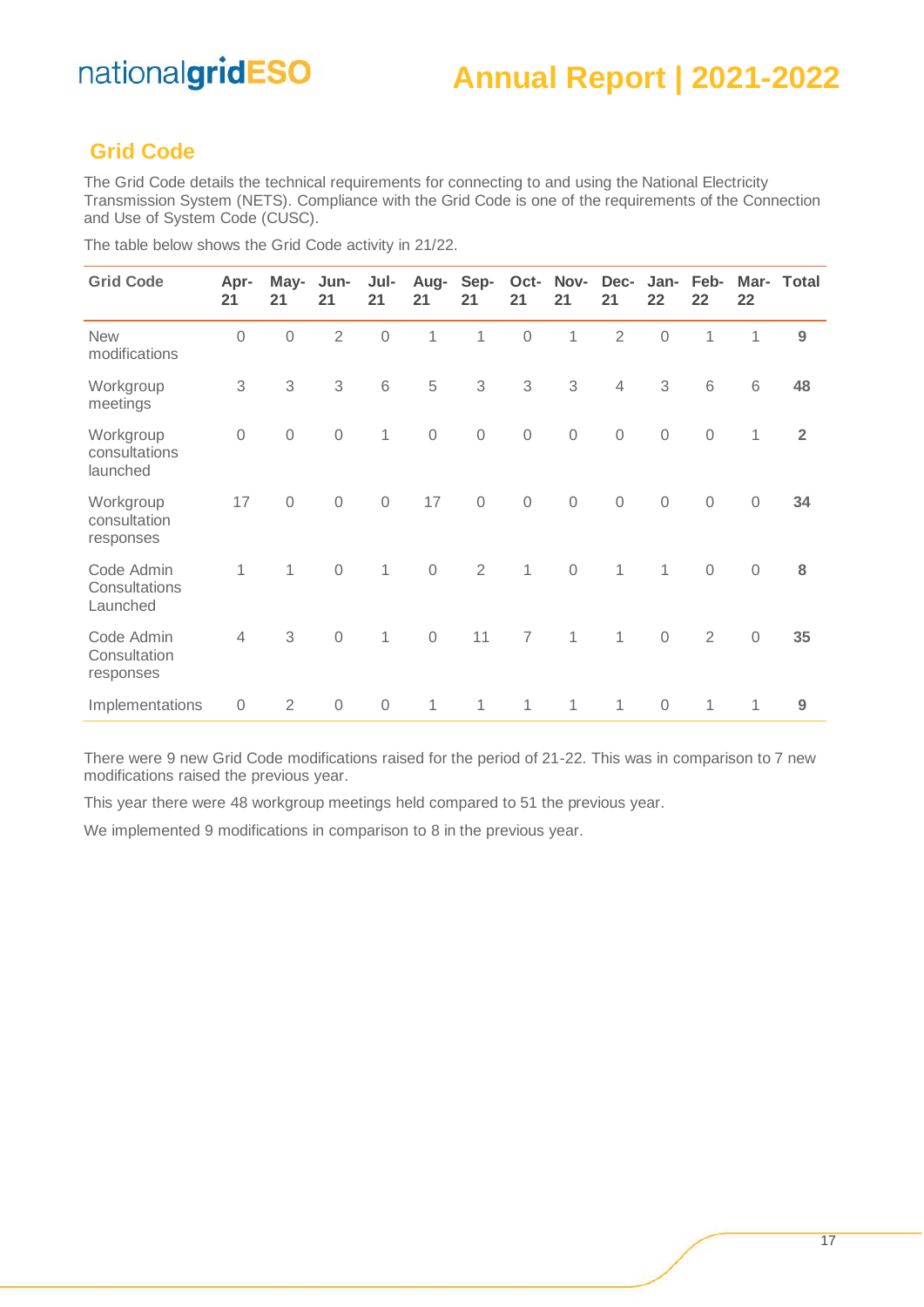### **Annual Report | 2021-2022**

#### <span id="page-17-0"></span>**STC & SQSS**

This chapter discusses both STC and SQSS. This is due to the fact that they generally have less change in comparison to CUSC and Grid Code and have less to report.

The tables below show the STC and SQSS activity in 21/22.

| <b>STC</b>                              | Apr-<br>21     | May-<br>21     | Jun-<br>21     | Jul-<br>21     | Aug-<br>21     | Sep-<br>21     | Oct-<br>21     | Nov-<br>21          | Dec-<br>21     | Jan-<br>22     | Feb-<br>22     | Mar-<br>22     | Total          |
|-----------------------------------------|----------------|----------------|----------------|----------------|----------------|----------------|----------------|---------------------|----------------|----------------|----------------|----------------|----------------|
| <b>New</b><br>modifications             | $\overline{2}$ | $\mathbf 0$    | $\mathbf{1}$   | $\overline{0}$ | $\mathbf 0$    | $\mathbf 0$    | $\mathbf 0$    | $\mathbf{1}$        | $\overline{0}$ | $\overline{1}$ | $\mathbf 0$    | $\overline{4}$ | $9\,$          |
| Workgroup<br>meetings                   | $\mathbf 0$    | $\mathbf 0$    | 0              | $\mathbf 0$    | $\mathbf 0$    | $\mathbf 0$    | $\overline{O}$ | $\mathbf 0$         | $\mathbf 0$    | 1              | 1              | $\mathbf 1$    | 3              |
| Workgroup<br>consultations<br>launched  | $\mathbf 0$    | $\mathbf 0$    | $\overline{O}$ | $\mathbf 0$    | $\overline{O}$ | $\overline{0}$ | $\overline{O}$ | $\mathbf 0$         | $\overline{0}$ | $\overline{0}$ | $\mathbf 0$    | $\overline{0}$ | $\bf{0}$       |
| Workgroup<br>consultation<br>responses  | $\mathbf 0$    | $\mathbf 0$    | $\mathbf 0$    | $\mathbf 0$    | $\overline{0}$ | $\mathbf 0$    | $\mathbf 0$    | $\mathbf 0$         | $\overline{0}$ | $\mathbf 0$    | $\mathbf 0$    | $\overline{0}$ | $\pmb{0}$      |
| Code Admin<br>Consultations<br>Launched | $\mathbf 0$    | $\overline{2}$ | $\overline{0}$ | $\overline{0}$ | $\overline{0}$ | $\overline{0}$ | $\mathbf 0$    | $\overline{0}$      | $\overline{0}$ | $\overline{0}$ | $\mathbf 0$    | $\overline{0}$ | $\overline{2}$ |
| Code Admin<br>Consultation<br>responses | $\mathbf 0$    | $\mathbf 0$    | $\overline{2}$ | $\overline{0}$ | $\overline{0}$ | $\overline{0}$ | $\overline{0}$ | $\overline{0}$      | $\overline{0}$ | $\mathbf 0$    | $\overline{0}$ | $\overline{0}$ | $\overline{2}$ |
| Implementations                         | $\mathbf{1}$   | $\mathbf 0$    | $\mathbf 0$    | $\mathbf{1}$   | $\overline{2}$ | $\mathbf 0$    | $\mathbf 0$    | $\mathbf 0$         | $\mathbf 0$    | $\mathbf 0$    | $\mathbf 0$    | $\mathbf 0$    | 4              |
|                                         |                |                |                |                |                |                |                |                     |                |                |                |                |                |
| <b>SQSS</b>                             | Apr-<br>21     | May-<br>21     | Jun-<br>21     | Jul-<br>21     | Aug-<br>21     | Sep-<br>21     | Oct-<br>21     | Nov-<br>21          | Dec-<br>21     | Jan-<br>22     | Feb-<br>22     | Mar-<br>22     | <b>Total</b>   |
| <b>New</b><br>modifications             | $\mathbf 0$    | $\overline{0}$ | $\mathbf 0$    | $\mathbf 0$    | $\mathbf 0$    | $\overline{0}$ | $\mathbf 0$    | $\overline{0}$      | $\overline{0}$ | $\overline{0}$ | $\overline{0}$ | $\mathbf{1}$   | $\mathbf{1}$   |
| Code Admin<br>Consultations<br>Launched | $\mathbf 0$    | $\mathbf 0$    | $\mathbf 0$    | $\mathbf 0$    | $\mathbf 0$    | $\mathbf 0$    | $\mathbf 0$    | $\mathsf{O}\xspace$ | $\mathbf 0$    | $\mathbf 0$    | $\overline{0}$ | $\mathbf 1$    | $\overline{1}$ |
| Code Admin<br>Consultation<br>responses | $\overline{0}$ | $\overline{0}$ | $\mathbf 0$    | $\overline{0}$ | $\mathbf 0$    | $\overline{0}$ | $\mathbf 0$    | $\overline{0}$      | $\overline{0}$ | $\overline{0}$ | $\overline{0}$ | $\overline{0}$ | $\bf{0}$       |
| Implementations                         | 3              | 0              | $\mathbf 0$    | $\mathbf 0$    | $\mathbf 0$    | $\mathbf 0$    | $\mathbf 0$    | $\mathbf 0$         | $\overline{0}$ | $\overline{O}$ | 0              | $\mathbf 0$    | 3              |